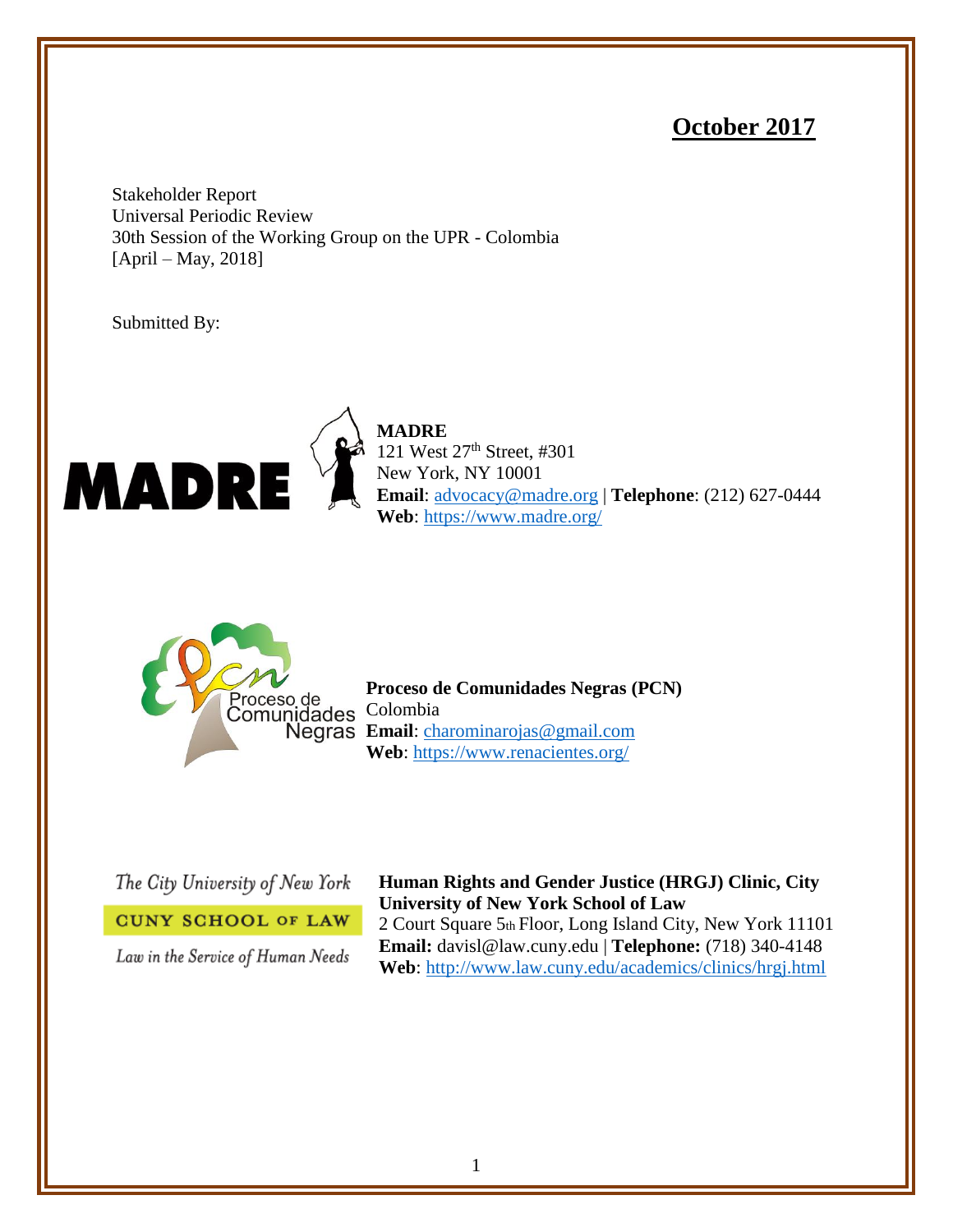#### **1. Introduction**

This report, compiled by Proceso de Comunidades Negras (PCN) and MADRE, focuses on human rights violations against Afro-Descendant Peoples in Colombia, with particular emphasis on gender-based human rights violations. Its recommendations section offers steps the government and other stakeholders can take to ensure that implementation of Colombia's Peace Accord<sup>i</sup> adheres to provisions requiring promotion and protection of Afro-Descendant Peoples' individual, collective and gender-based rights.

# **2. Background**

Black, Afro-Descendant, Palenquera and Raizal<sup>ii</sup> Peoples in Colombia face long-standing systemic racial discrimination.<sup>iii</sup> Cities and regions with majority Afro-Descendant populations have the least access to potable water, health, and educational infrastructure in all of Colombia. As a result, Afro-Colombians' life expectancy is lower than that of other Colombians, and their infant mortality and illiteracy rates are double that of the remainder of Colombia's population.<sup>iv</sup> The armed conflict, heavily centered on control of land and resources, has disproportionately victimized Afro-Colombian Peoples, who have suffered among the highest rates of displacement from their territories.<sup>v</sup> Afro-Colombian women and girls, who face multi-faceted discrimination and oppression based on gender and race, have also disproportionately suffered conflict-related human rights violations, including displacement, murder, torture, sexual violence, and forced labor.<sup>vi</sup> In the wake of the signing of the Peace Accord, violence against Afro-Colombians and displacement of entire communities has continued, as paramilitaries and other armed actors fill the vacuum left by demobilized FARC fighters, and as powerful interests attempt to seize resource-rich land.<sup>vii</sup> The Government's failure to deliver physical security or to address prevailing economic insecurity will increase Afro-Colombian women's and girls' vulnerability to gender-based violence and other human rights abuses.

#### **3. Sexual and Gender Based Violence against Afro-Colombian Women**

All actors in Colombia's armed conflict have employed sexual and gender-based violence (SGBV) to spread terror, wound enemies, and dehumanize victims as a means of exerting social control. viii Due to severe underreporting, it is difficult to determine the number of victims of SGBV as a result of the conflict in Colombia, however it is estimated that there have been about 500,000 people made victims of SGBV in the first decade of the 21st century alone.<sup>ix</sup> According to Medicina Legal, between January and March of 2017 there were 22,000 cases of SGBV nationally. As Colombia's Constitutional Court highlighted in its 2008 Judicial Decision Auto 092, sexual violence against women and girls has been a "systematic and invisible practice" in Colombia's armed conflict, which has normalized the crimes and silenced victims.<sup>x</sup> State Security Forces have themselves committed SGBV, which has the effect of decreasing trust in public institutions and discouraging victims from reporting the crimes and seeking justice. $x_i$ Afro-Colombian women have reported to UN observers that they were victims of forced labor, rape, and other violence at the hands of illegal armed actors, and that they felt they had little to no recourse in the state. Rape victims and children born of rape suffer ostracism and stigma.<sup>xii</sup>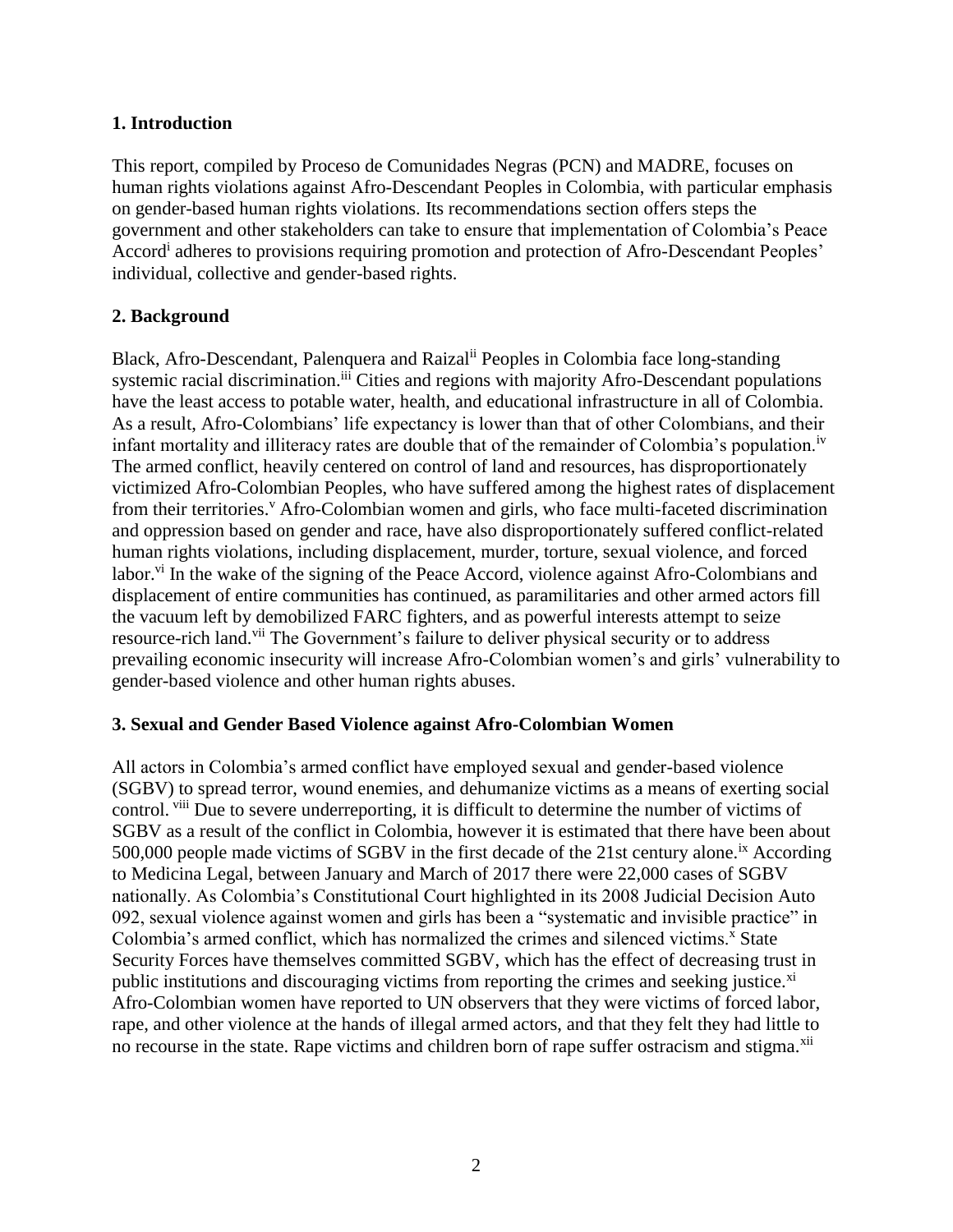Afro-Colombian women and girls are disproportionately affected by conflict-related SGBV as a result of systemic exclusion and racism in Colombia. Racist perceptions and stereotypes have contributed to higher rates of violence against Afro-Colombian women, and as noted by the Inter-American Commission on Human Rights (IACHR), Afro-Colombian women are doubly victimized as a result of both racial and gender-based discrimination. In 2016 the National Victims' Unit registered 85 cases of conflict-related SGBV, 31% of which targeted Afro-Colombian women.<sup>xiii</sup>

As a marginalized group, Afro-descendant Colombian communities have suffered among the highest rates of violence from armed groups fighting for control over natural resources, making them hardest hit by forced displacement. Afro-Colombian women have been excluded from many of the social and economic development programs within Colombia, and in a climate where armed actors commit violence against them with impunity, they have been made particularly vulnerable to sexual violence.<sup>xiv</sup>

Systemic government neglect of Afro-Colombian Peoples and territories was among the factors that recently led to civil strikes in Buenaventura and Chocó. In the majority Afro-Colombian city of Buenaventura, also home to Colombia's most important port, the official unemployment rate is at 62%, while 64% live in poverty.<sup>xv</sup> The majority Afro-Colombian department of Chocó has the least coverage of potable water of all Colombia's 32 departments, and a majority of homes have no sewerage service.<sup>xvi</sup> The 2005 census<sup>xvii</sup> found Afro-Colombians' infant mortality rate roughly double that of the rest of Colombia's. Due to a lack of equal education opportunities, Afro-Colombians' illiteracy rate was twice that of the general population. In addition, poverty and lack of access to health infrastructure rob Afro-Colombians' of multiple years of life. Afro-Colombian women live eleven years less than the remainder of Colombian women while Afro-Colombian men live five less, according to the 2005 census.<sup>xviii</sup> This increased level of economic vulnerability and marginalization further endangers Afro-Colombia women and girls, and places them at a heightened risk of SGBV.

In recent years the government of Colombia has passed laws and decrees that aim to prevent SGBV and assist victims that are seeking justice. In 2016 the State reported that it had implemented trainings for public servants to incorporate a gender perspective on access to justice and protection.<sup>xix</sup> In addition, the Ministry of Interior designed a guide to implement a gender approach in the Integral Prevention and Protection Plans and provided workshops to women's organizations and public servants.<sup>xx</sup> The State has also taken steps to implement Resolutions 1774 of 2016 and 1006 of 2016 regarding the establishment of a Protocol of Investigation and Prosecution of Sexual Violence by the Attorney General, and protection programs that adopt an intersectional human rights approach to addressing the needs of women.<sup>xxi</sup> In addition, the State reported to the IACHR that the Ministry of Health and Social Protection is designing programs for the prevention of SGBV and the care of SGBV victims in compliance with Constitutional Court orders 092 and 009 of 2015, as well as Resolution 459 of  $2012$ <sup>xxii</sup>

However, inadequate or absent implementation has left many victims, and particularly Afro-Colombian women and girls, without protection or access to justice.<sup>xxiii</sup> For example, a report issued by the panel for follow-up on Orders 092 and 009 of 2015 noted that there are significant obstacles preventing victims from accessing justice and obtaining necessary protection and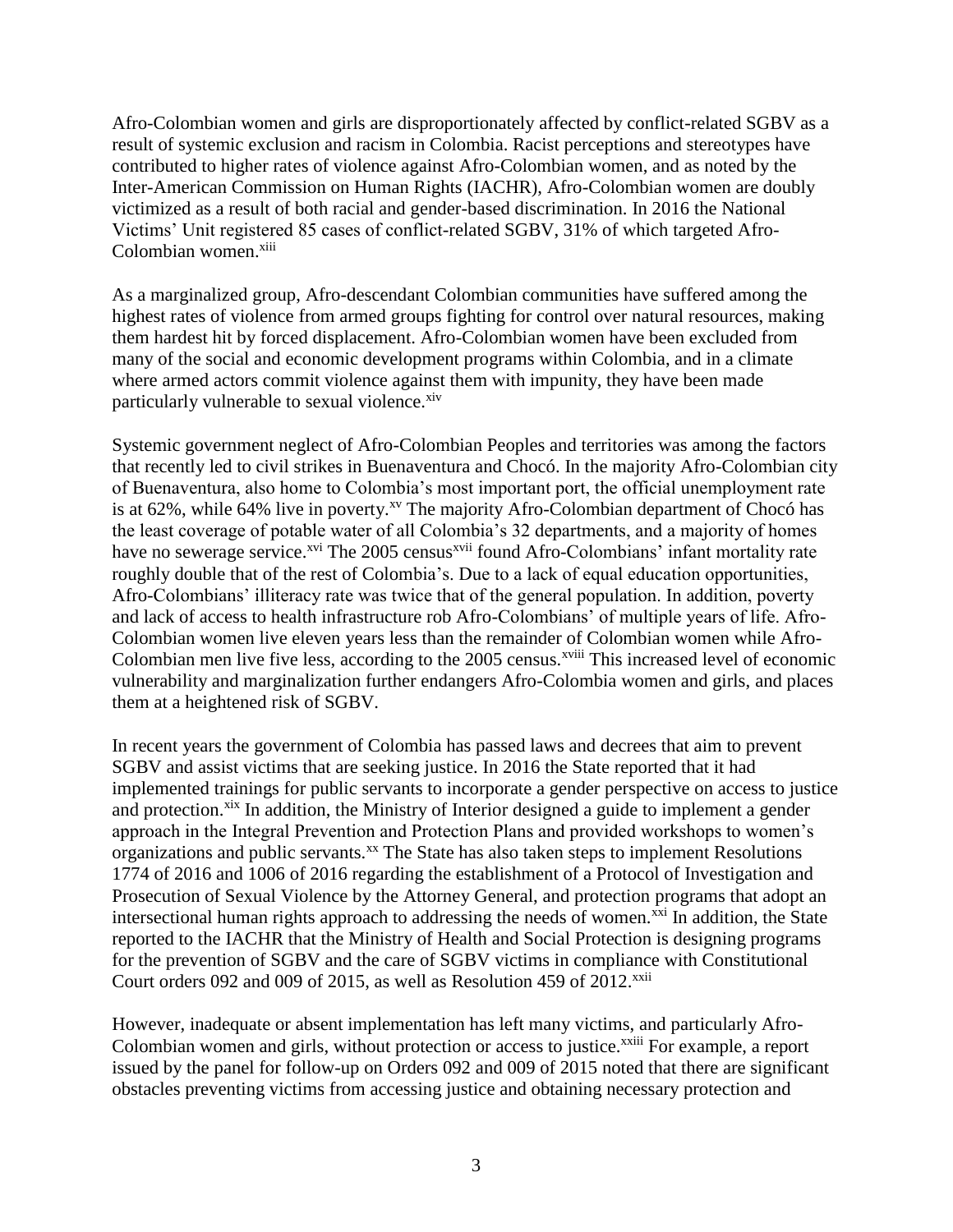health services. The panel also noted that in all cases of sexual violence related to the armed conflict included in the orders, the level of impunity exceeded 97%.<sup>xxiv</sup> Furthermore, Afro-Colombian women's organizations have indicated that many of these laws and norms fail to take into account the diverse ways in which their communities are affected by violence.<sup>xxv</sup> In its 2016 Annual Report the Inter-American Commission on Human Rights noted that Afro-Colombian women remain one of the most marginalized groups in Colombia and continue to face institutional violence from public and judicial authorities.<sup>xxvi</sup>

Under the peace accord, a Special Jurisdiction for Peace (JEP) was created to investigate and prosecute crimes committed as a result of the conflict. Sexual violence is among the list of crimes for which perpetrators will not be granted amnesty or pardoned. Some advocates have raised concerns that the JEP may allow for amnesty for certain individuals because of its narrow definition of "command responsibility" and the provision allowing citizens who may have aided or abetted armed groups the ability to opt-out of the transitional justice process.<sup>xxvii</sup> It is important to recognize that much of the violence committed against Afro-Colombian communities, and specifically SGBV committed in the context of the conflict, may not have been a direct result of hostilities between armed groups, but should not be ignored by the JEP. To ensure a lasting peace and safety for Afro-Colombian communities, the JEP must consult with and include voices of the Afro-Colombian community, particularly women's and gender justice organizations.

#### **4. Women's Participation**

Intersecting forms of discrimination impact Afro-Colombian women's participation in political life generally and in the implementation of the peace process. Nationally, Colombia has reserved 2 seats in congress for Afro-Colombian representatives and has implemented a 30% quota for women representatives.<sup>xxviii</sup> However, as of 2014 Afro-Colombian representatives comprised only 3.2% of congress members.<sup>xxix</sup> Afro-Descendant women's organizations have been struggling to address historical exclusion in the window of opportunity the peace process represents.

As a result of their persistent advocacy, Indigenous and Afro-Colombian Peoples' representatives were invited to the Havana peace negotiations, though late in the process.<sup>xxx</sup> Despite facing resistance from the government, they managed to ensure the Peace Accord included provisions protecting and furthering the rights of Indigenous and Afro-Descendant Peoples, compiled together in the Ethnic Chapter of the Peace Accord. The Ethnic Chapter of the Peace Accord includes safeguards and guarantees to use an ethnic and gender perspective throughout the implementation of the peace accord. It also reaffirms Afro-Colombian and Indigenous Peoples' right to give or withhold free, prior, and informed consent regarding policies, laws, and development plans that impact them or their territories.<sup>xxxi</sup> Though the Ethnic Chapter requires the State to consult with communities before passing laws that would affect them, as of August 2017 the State had not consulted with Afro-Colombian communities before passing any of the thirty-six laws implementing the peace accord.<sup>xxxii</sup> In addition, some within Colombia's government have expressed hostility to the Chapter. Former President and current Senator Álvaro Uribe, a leader of the campaign against the Peace Accords with close ties to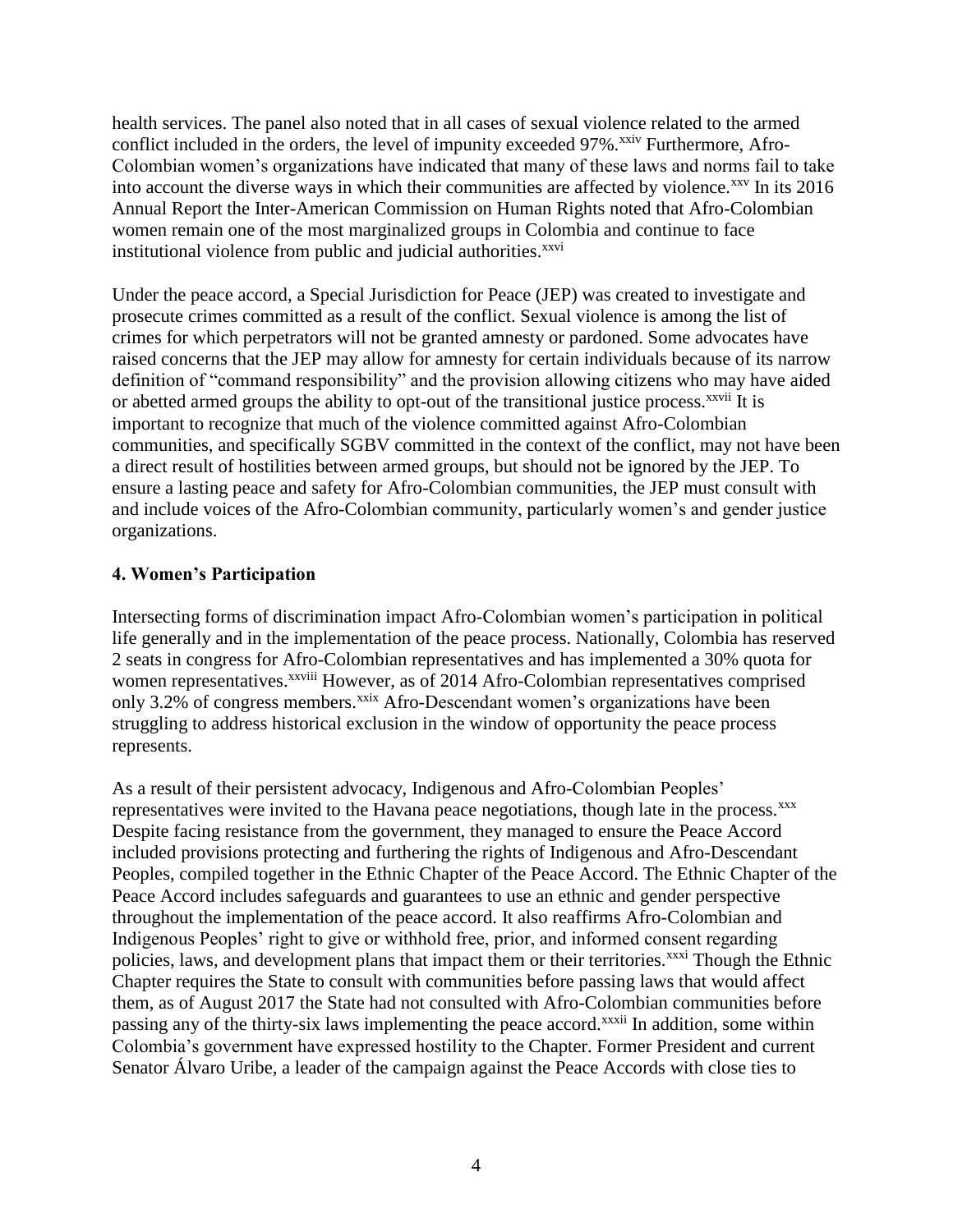large-scale agribusiness, dismissed the Ethnic Chapter in openly racist terms, saying, "Colombia is not an African tribe but a country of institutions."*xxxiii* 

Women are severely underrepresented in the various bodies meant to carry out peace implementation. Women make up only 15% of representatives of the institutions set up for the peace transition.<sup>xxxiv</sup> The creation of the Special Body on Gender<sup>xxxv</sup> was an important step towards addressing this underrepresentation and achieving gender parity in the peace implementation. The Special Body serves as a first-order consultant to the Commission for Monitoring, Promoting, and Verifying the Implementation of the Final Agreement (CSIVI) and is tasked with ensuring a gender perspective across all stages of implementation of the Peace Accord. However, its membership was not in place until late July, months after the accord came into effect, at the point where the parties were already well into developing the framework plan for implementation of the Peace Accord, known as Plan Marco.

Of additional concern, the recently elected Special Body on Gender has no member representing specifically Afro-Colombian women's organizations, despite disproportionate victimization of Afro-Colombian women in the context of the conflict. The selection process for the Special Body on Gender was carried out in a way that tended to facilitate mainstream women's organizations' participation, while sidelining Afro-Colombian women's organizations. For example, while there were 32 departmental assemblies to decide the territorial candidates, these assemblies were held in larger cities. Afro-Colombian communities are substantially concentrated in rural areas. The fact that no transportation was available for potential participants posed a significant barrier to meaningful participation by Afro-Colombian women's organizations, which did not have adequate means to ensure attendance by their constituency.<sup>xxxvi</sup>

# **5. Armed Actor Violence and Attacks on Women Human Rights Defenders**

In the wake of the signing of the Peace Accords between the Government and the FARC, paramilitaries and other armed actors began to mobilize in regions where the Government failed to deliver on its promises of security.<sup>xxxvii</sup> The site of the majority of fighting during the conflict, these areas heavily overlap with Afro-Colombian and Indigenous territories. Once again, entire Afro-Colombian communities are facing displacement, as the rate of violence, forced disappearances, attacks on human rights defenders, threats, and kidnappings increases. The ongoing physical and economic insecurity increases Afro-Colombian women's and girls' vulnerability to gender-based violence and other human rights abuses, in contravention of the government's obligation to prevent such violations.

Afro-Colombian and Indigenous communities are furthermore alarmed by the high rate of assassinations of human rights defenders. In 2016, observers found that Colombia had the highest rate of assassinations of human rights defenders globally, and killings of human rights defenders have continued in 2017.<sup>xxxviii</sup> In the first six months of 2017 alone at least 50 social leaders and human rights defenders had been killed.<sup>xxxix</sup> The IACHR also reported that recent trends indicate that minority communities, and in particular social leaders in the Afro-Colombian community, are being targeted and forcibly disappeared far more than any other group in the country.<sup>xl</sup>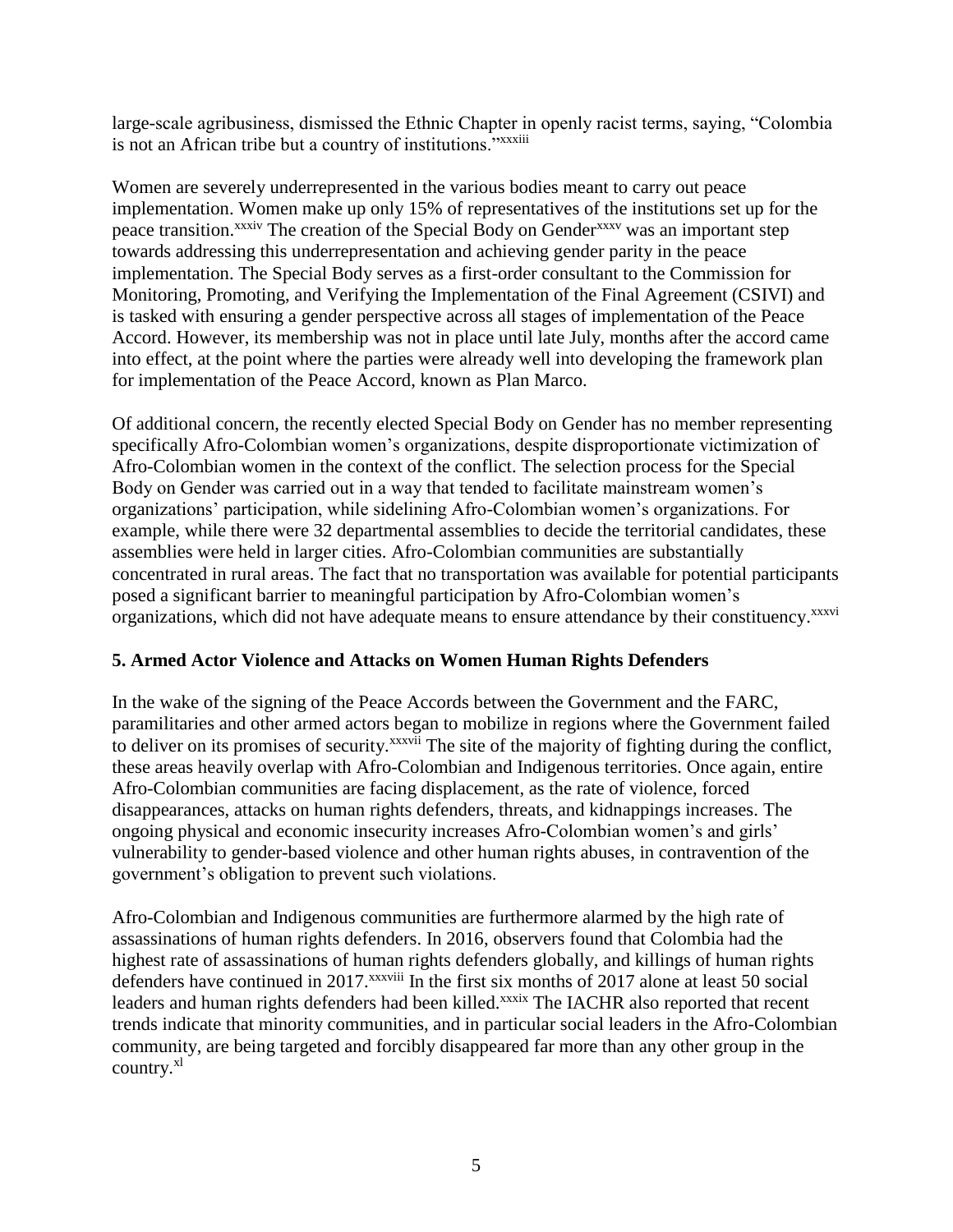In January 2017, Afro-Colombian activist Emilsen Manyoma and her husband, Joe Javier Rodallega were beaten, stabbed and shot to death. In June, Bernardo Cuero Bravo, member of the National Association of Displaced Afro-Colombians (AFRODES), was murdered after having survived prior attempts on his life and multiple death threats. His repeated requests to the state, and particularly to its National Protection Unit (UPN) for greater security measures had gone unanswered. These tragedies underscore the need for in-depth security consultation with Afro-Colombian and Indigenous authorities. Despite measures within the peace accord requiring the government to prevent and protect these kinds of attacks, the impunity rate for killings of human rights defenders remains at  $90\%$ .<sup>xli</sup>

# **6. Threats to Territory**

Afro-Colombian and Indigenous Peoples' right to give or withhold free, prior, and informed consultation and consent, recognized under the International Labor Organization's Convention 169, and ratified and adopted into Colombian law, is a critical human rights protection. It establishes that before a government changes laws or introduces projects such as extractive operations that will impact Afro-Colombian or Indigenous territories and Peoples, it must first seek their informed consultation, and respect their decision to either withhold or give consent. Without this protection, Afro-Colombian Peoples lose control over the use of their territories, as well as the right to ensure that development actually benefits them in the long term, and does not contribute to further social and economic isolation and environmental destruction.

The Ethnic Chapter of the Peace Accord affirms Afro-Colombians' constitutional right to free, prior and informed consent regarding laws and development that affect their territories. It mandates non-regression of their rights, including their right to collective title of their traditional territories, guaranteed under Colombia's Law 70 of 1993. It specifically calls for effective consultation with and participation of Afro-Colombian and Indigenous communities in designing the illicit crop eradication and substitution plan. Section 4 of the Peace Accord requires that the government's illicit crop eradication and substitution plan "recognise and take account of the economic, cultural and social issues, characteristics and needs of the territories and rural communities, in particular of [I]ndigenous communities and communities of African descent, and of women in these ... territories, and ensure socio-environmental sustainability."<sup>xlii</sup>

In the context of implementing key components of peace implementation, such as the Development Programs with a Territorial Focus (PDETs), it appears the Government again risks overriding territorial rights. The National Afro-Colombian Peace Council (CONPA) has observed that the Land Renovation Agency (ART), which is tasked with implementing the PDETs, has failed to work directly with Afro-Colombian and Indigenous authorities and organizations to develop a methodology that will ensure meaningful, rather than symbolic, participation in forming the PDETs. Meaningful participation is critical for ensuring that PDETs are grounded in Indigenous and Afro-Descendant Peoples' own aspirations and goals for wellbeing and development.

In addition, the government is creating a patchwork of agreements in various coca-producing areas that may allow the introduction of large-scale industrial and agricultural projects in Afro-Colombian and Indigenous territories without their free, prior and informed consent. The manner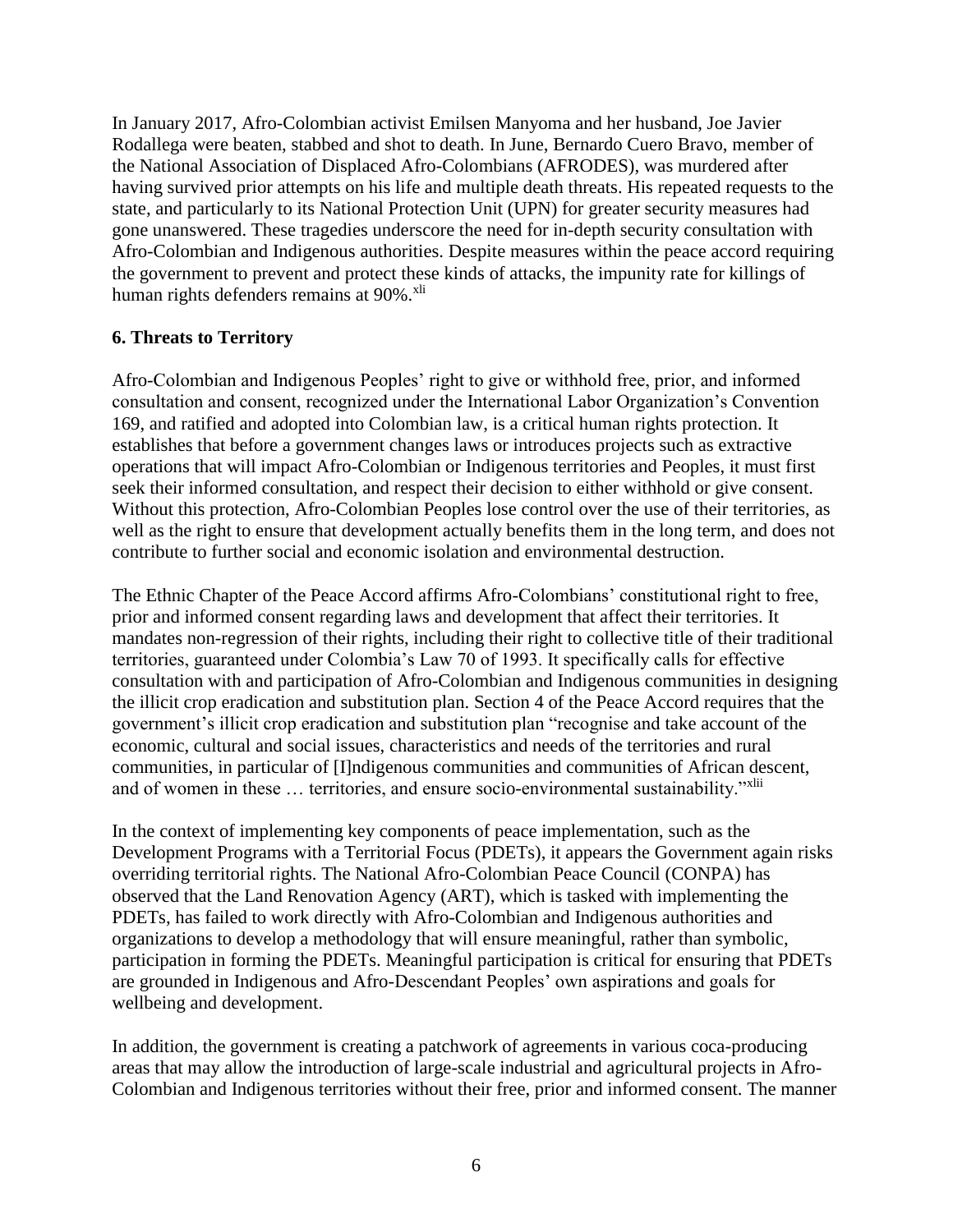in which illicit crop eradication and substitution is being implemented under Section 4 of the Peace Accords also raises concerns for collective ownership mechanisms in these territories. The government has yet to spell out criteria underlying its various local agreements in cocaproducing areas, the resources and institutional responsibility to maintain them, and how its eradication and substitution plan fits within a broader integral rural development plan. Current emphasis is on individual emergency benefits, without a transparent plan for a participatory rural development agenda that includes the investment in social infrastructure necessary to end rural poverty and isolation, and protections for Afro-Colombian and Indigenous territorial rights.<sup>xliii</sup>

Furthermore, implementation of the Victims and Land Restitution Law (Law 1448), passed in 2012 to return illegally obtained land to its rightful occupants, has hit significant roadblocks. The State reported that as of 2016, in the four years since the law had been passed, about 50% of the claims had been processed.<sup>xliv</sup> Yet, as reported by the United Nations Office of the High Commissioner of Human Rights (OHCHR), as of 2015 only about 4% of claims with the Land Restitution Unit had been settled, discouraging claimants and resulting in "no real land restitution policy" for Colombia.<sup>xlv</sup> OHCHR also highlighted that the policy has ultimately failed to serve its main purpose of redressing collective damages, and that only 24 of 153 Indigenous and Afro-Colombian communities are in the process of obtaining reparation under the law.<sup>xlvi</sup>

For Afro-Colombian communities, having access to and control of their ancestral lands is crucial for maintaining their culture, traditions, and identity.<sup>xlvii</sup> In particular, Afro-Colombian women's roles in society are grounded in their relationship to ancestral territory and the ability to provide for their families.<sup>xlviii</sup> However, many Afro-Colombian communities continue to face arbitrary bureaucratic hurdles to ensuring collective title to their lands, compounding the potential erosion of their territorial control posed by the illicit crop substitution program and PDETS. In addition, civil society organizations have reported instances of forced displacement of Afro-Colombians by private actors in an attempt to appropriate territory for private sector projects.<sup>xlix</sup> This ongoing precariousness will serve to exacerbate Afro-Colombian women's and girls' economic insecurity, thereby increasing their vulnerability to gender-based and other forms of violence, in contravention of the government's obligation to prevent such violence. Moreover, Afro-Colombian communities have a security interest in ending coca distributors' influence in their territories, which makes their Community Councils indispensable partners for implementing Colombia's illicit crop eradication and substitution program.

# **7. Direct State Violence**

The Colombian Government has not only failed to adequately mitigate the economic inequality and poverty that have helped fuel conflict in Colombia,<sup>1</sup> it has also unleashed repression and violence on civil society members who peacefully organize in defense of social and economic rights. Recent examples include its use in June 2016 of anti-riot police against civilians, including Indigenous and Afro-descendant Peoples, who were protesting neoliberal economic policies. The Minga Nacional protestors called on the government to comply with previous land reform agreements reached in 2014, and came out against Colombia's National Development Plan, including trade agreements that harm workers and small farmers. Protestors were met with violence by the Escuadrón Móvil Antidisturbios (ESMAD) police leaving three dead and 149 injured.<sup>li</sup>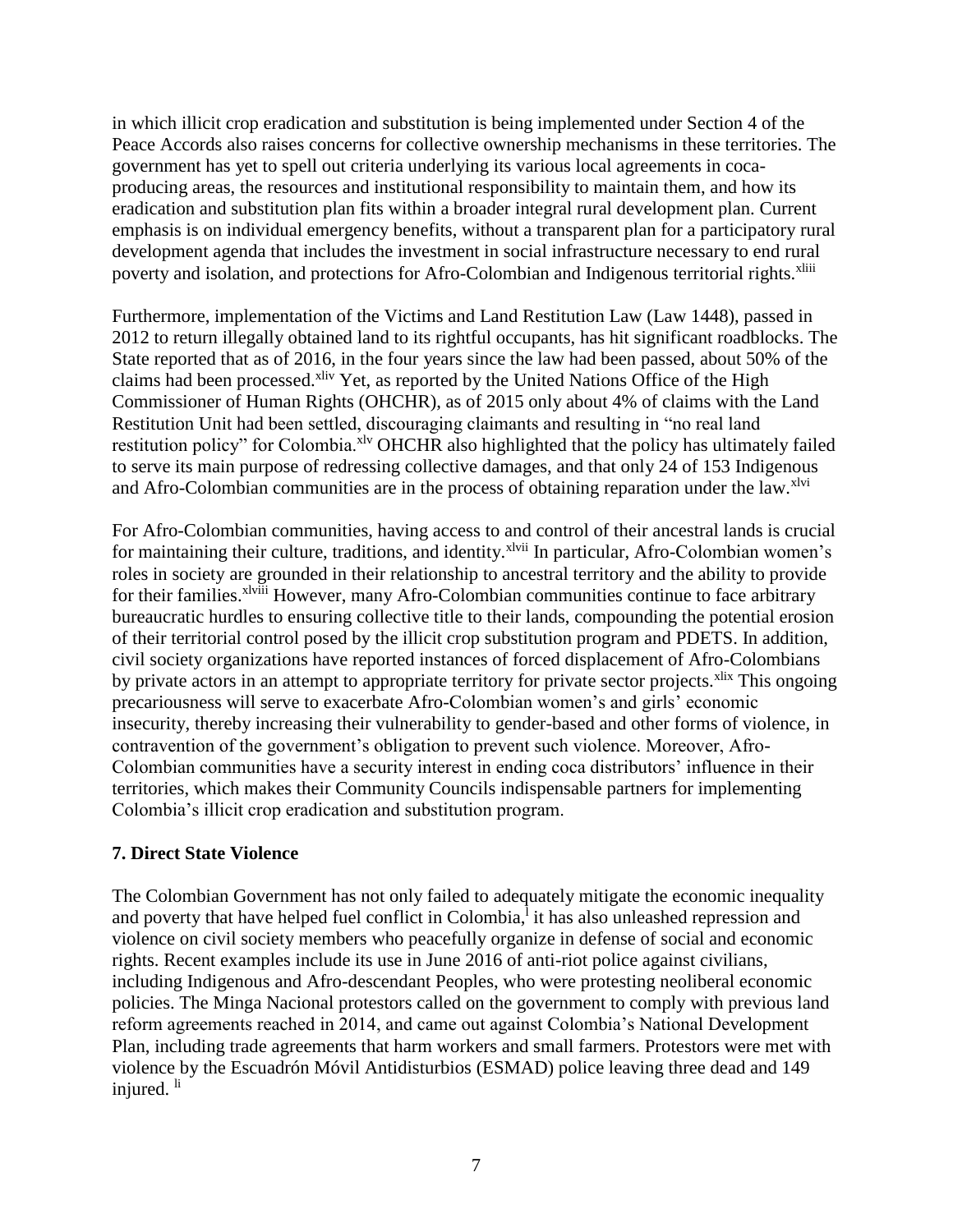In Buenaventura and Chocó, recent civil strikes calling for basic necessities such as potable water and health services were met with disproportionate force and repression by the government, leaving at least one protestor dead and many injured. In addition to the state's systemic abandonment in the face of extreme poverty in the region, the demonstrations were fueled by the Colombian Government's failure to implement protections guaranteed under the Peace Accords, and to address dramatically increased insecurity in the regions. While after two weeks of civil strike and state repression, President Manuel Santos agreed to some investments in health and other infrastructure in Chocó, activists remain concerned that there will be no accountability for state violence during the demonstrations and that these new promises will remain unfulfilled, as did prior promises encapsulated in the Peace Accords. Furthermore, the government continues to use repressive measures against the ongoing civil strike in Buenaventura.<sup>lii</sup> President Manuel Santos has refused to meet the strikers' demand that he declare the port city a zone of social and political emergency, which would facilitate urgent federal funds to address the legitimate humanitarian needs of the population. He instead has taken to social media to declare that the situation is "under the control of the public forces," referring to his deployment of ESMAD.<sup>liii</sup>

#### **8. Recommendations:**

- 1. Urge the parties to the agreement to implement fully and without delay the UN High Commissioner's recommendations and human rights recommendations of other UN bodies.
- 2. Remind the Colombian authorities of their obligation to ensure independent criminal investigations of all those suspected of responsibility for crimes against Afro-Colombian Peoples, particularly women and girls, under international law, and full reparation for victims and truth seeking, in line with international law. The authorities must focus on ensuring that investigating "the most serious and representative" cases, as is stipulated in the peace accord, is not used as a pretext for abandoning the investigation of certain cases.
- 3. In recognition that conflict-related violence mostly occurs outside the context of direct combat between the parties to the conflict, advocate providing the UN observer mission with a human rights component to complement the role of the Office in Colombia of the High Commissioner for Human Rights, whose monitoring and reporting role should be strengthened.

# *Sexual and Gender-Based Violence*

4. Create a line of direct communication between Afro-Colombian victims of sexual violence in the conflict, and both the Special Jurisdiction for Peace (JEP), and the Commission for the Clarification of Truth, Coexistence, and Non-Repetition; and ensure that these bodies prioritize these cases.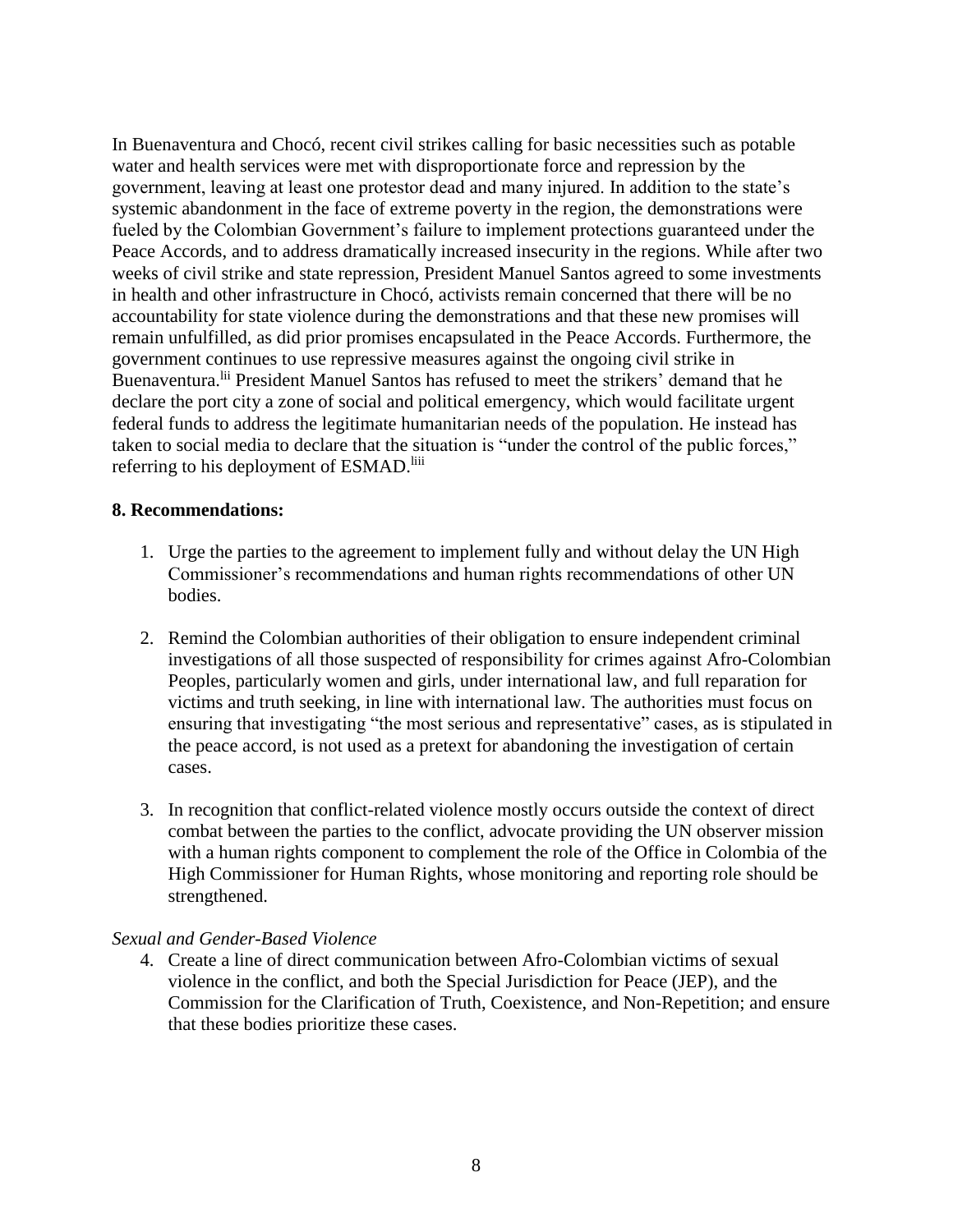#### *Women's Participation*

5. Call on the Colombian authorities to guarantee the effective participation of Afro-Colombian and Indigenous Peoples, including their respective authorities and community organizations, particularly women's organizations, in all aspects of the implementation of the peace accord.

#### *Paramilitary Violence and Attacks on Human Rights Defenders*

- 6. Call on the Colombian authorities to implement effective measures to prevent crimes under international law and human rights abuses and violations, including by dismantling paramilitary groups and breaking their links with state actors.
- 7. Immediately provide security in Afro-Colombian and Indigenous territories, in consultation with their respective authorities and community organizations, in order to prevent violence against them, and to ensure that paramilitaries and other armed actors are investigated and held fully accountable for violence, including gender-based violence. This should include resources for training and strengthening traditional security forces, and should include support for and implementation of an ethno-racial, gender perspective.

# *Threats to Territory*

- 8. Urge the Land Renewal Agency (ART) to meet with Indigenous and Afro-Colombian authorities and representatives, and to develop in consultation with them a strategy to secure full participation and autonomy of Indigenous and Afro-Colombian Peoples in formulation and implementation of PDETs.
- 9. Take good-faith, immediate steps to implement and fund all initiatives in the Ethnic Chapter of the Peace Accord, and to ensure respect for the fundamental right of Indigenous and Afro-descendant Peoples to free, prior and informed consent regarding any policies or development program impacting their territories.

# *Direct State Violence*

 $\overline{a}$ 

- 10. Call on the Colombian government to halt violence by ESMAD (Escuadrón Móvil Antidisturbios) forces, police and other state actors against peaceful protestors, and ensure that all state actors responsible for disproportionate violence directed at protestors in Buenaventura and Chocó are held accountable. Take measures to ensure that ESMAD and state armed forces don't commit further violations in the future.
- 11. Call on the Colombian government to follow through on its commitments to the civil strike committee in Buenaventura and address the demands of the community for basic needs like potable water and health services.

<sup>&</sup>lt;sup>i</sup> Final Agreement to End the Armed Conflict and Build a Stable and Lasting Peace (2016) [hereinafter Peace Accord].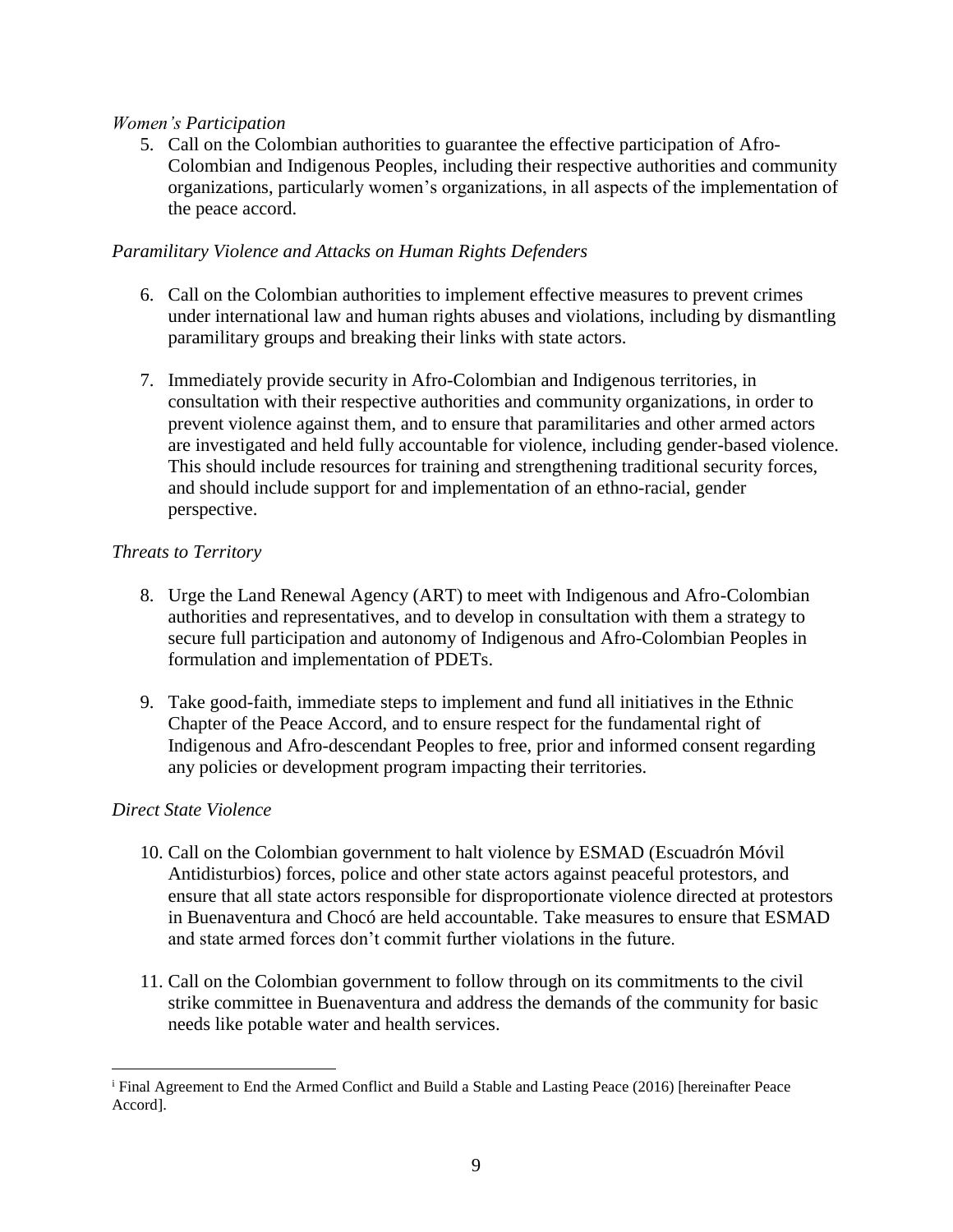ii Afro-Colombian human rights and social justice movements use this terminology in order to be inclusive of people from prominent cultural and demographic centers, with *Palenquera* referring to Palenque, Bolívar and *Raizales* referring to the San Andres and Providencia Archipelago. Observatorio de Discriminación Racial, El derecho a no ser discriminado 14 note 1 (2008), *available at* http://www.odracial.org/files/r2\_actividades\_recursos/269.pdf. For brevity, this submission will also use the terms "Afro-Colombian" or "Afro-Descendant."

iii Observatorio de Discriminación Racial, El derecho a no ser discriminado 7-9, 25-28 (2008), *available at*  http://www.odracial.org/files/r2\_actividades\_recursos/269.pdf.

iv Observatorio de Discriminación Racial, El derecho a no ser discriminado 7-9 (2008), *available at* 

http://www.odracial.org/files/r2\_actividades\_recursos/269.pdf. This is according to the 2005 census, which is the most recent census data available. As of this report's drafting, Colombia is in the midst of carrying out and reporting on a new census.

<sup>v</sup> Comisión Interamericana de Derechos Humanos, Las Mujeres Frente a la Violencia y la Discriminación Derividas del Conflicto Armado en Colombia OEA/Ser.L/V/II ¶ 113 (2006), *available at* 

http://www.cidh.org/countryrep/colombiamujeres06sp/informe%20mujeres%20colombia%202006%20espanol.pdf; ABC Colombia, Sisma Mujer, & U.S. Office on Colombia, Colombia: Women, Conflict-Related Sexual Violence and the Peace Process 7 (2013).

vi ABC Colombia, Sisma Mujer, & U.S. Office on Colombia, Colombia: Women, Conflict-Related Sexual Violence and the Peace Process 7 (2013).

vii Tobias Franz, *Sabotaging* Peace, JACOBIN (9 Mar., 2017), *available at*

https://www.jacobinmag.com/2017/03/colombia-peace-farc-paramilitaries-santos/.

viii ABC Colombia, Sisma Mujer, & U.S. Office on Colombia, Colombia: Women, Conflict-Related Sexual Violence and the Peace Process 10 (2013).

ix United Nations Development Program, *Stories: Breaking the Silence* (2017), *available at* 

https://stories.undp.org/breaking-the-silence.

 $\overline{a}$ 

<sup>x</sup> Corte Constitucional, Auto 092 (2008) *available at* 

http://www.corteconstitucional.gov.co/relatoria/autos/2008/a092-08.htm; Amnesty International, Colombia: Hidden from Justice Impuniy for Conflict-Related Sexual Violence, A Follow-Up Report 14 (2012), *available at* 

https://www.amnestyusa.org/wp-content/uploads/2017/04/colombia\_vaw\_report\_oct.\_4\_embargoed.pdf.

xi ABC Colombia, Sisma Mujer, & U.S. Office on Colombia, Colombia: Women, Conflict-Related Sexual Violence and the Peace Process 11 (2013).

xii ¶ 44 http://undocs.org/A/HRC/16/45/Add.1

xiii Office of the Special Representative of the Secretary-General on Sexual Violence in Conflict, Report of the Secretary General on Conflict-Related Sexual Violence 15 (2017), *available at*

[http://www.un.org/en/events/elimination-of-sexual-violence-in-conflict/pdf/1494280398.pdf.](http://www.un.org/en/events/elimination-of-sexual-violence-in-conflict/pdf/1494280398.pdf)

xiv Inter-American Commission on Human Rights, Truth, Justice and Reparation: Fourth Report on Human Rights Situation in Colombia 261 (2013), *available at* [http://www.oas.org/en/iachr/reports/pdfs/Colombia-Truth-Justice-](http://www.oas.org/en/iachr/reports/pdfs/Colombia-Truth-Justice-Reparation.pdf)[Reparation.pdf.](http://www.oas.org/en/iachr/reports/pdfs/Colombia-Truth-Justice-Reparation.pdf)

xv Jaime Alves, *Abandonment, civil life and black rage in Colombia's port city of Buenaventura*, OPEN DEMOCRACY (26 May, 2017), *available at* https://www.opendemocracy.net/democraciaabierta/jaime-alves/abandonment-civillife-and-black-rage-in-colombia-s-port-city-of-buena.

xvi Comisión Interamericana de Derechos Humanos, Las Mujeres Frente a la Violencia y la Discriminación Derividas del Conflicto Armado en Colombia OEA/Ser.L/V/II ¶ 110 (2006), *available at*

http://www.cidh.org/countryrep/colombiamujeres06sp/informe%20mujeres%20colombia%202006%20esp anol.pdf.

<sup>xvii</sup> This is the most recent census data available. The data from the next census is due later this year.

xviii Observatorio de Discriminación Racial, El derecho a no ser discriminado 7-9 (2008), *available at*  http://www.odracial.org/files/r2\_actividades\_recursos/269.pdf.

xix Inter-American Commission on Human Rights, Annual Report 2016: Chapter V Follow-Up on Recommendations Made by the IACHR in its Country and Thematic Reports 737 (2016), *available at*

[http://www.oas.org/en/iachr/docs/annual/2016/docs/InformeAnual2016cap.5-Colombia-en.pdf.](http://www.oas.org/en/iachr/docs/annual/2016/docs/InformeAnual2016cap.5-Colombia-en.pdf)

xx Inter-American Commission on Human Rights, Annual Report 2016: Chapter V Follow-Up on Recommendations Made by the IACHR in its Country and Thematic Reports 737 (2016), *available at*

[http://www.oas.org/en/iachr/docs/annual/2016/docs/InformeAnual2016cap.5-Colombia-en.pdf.](http://www.oas.org/en/iachr/docs/annual/2016/docs/InformeAnual2016cap.5-Colombia-en.pdf)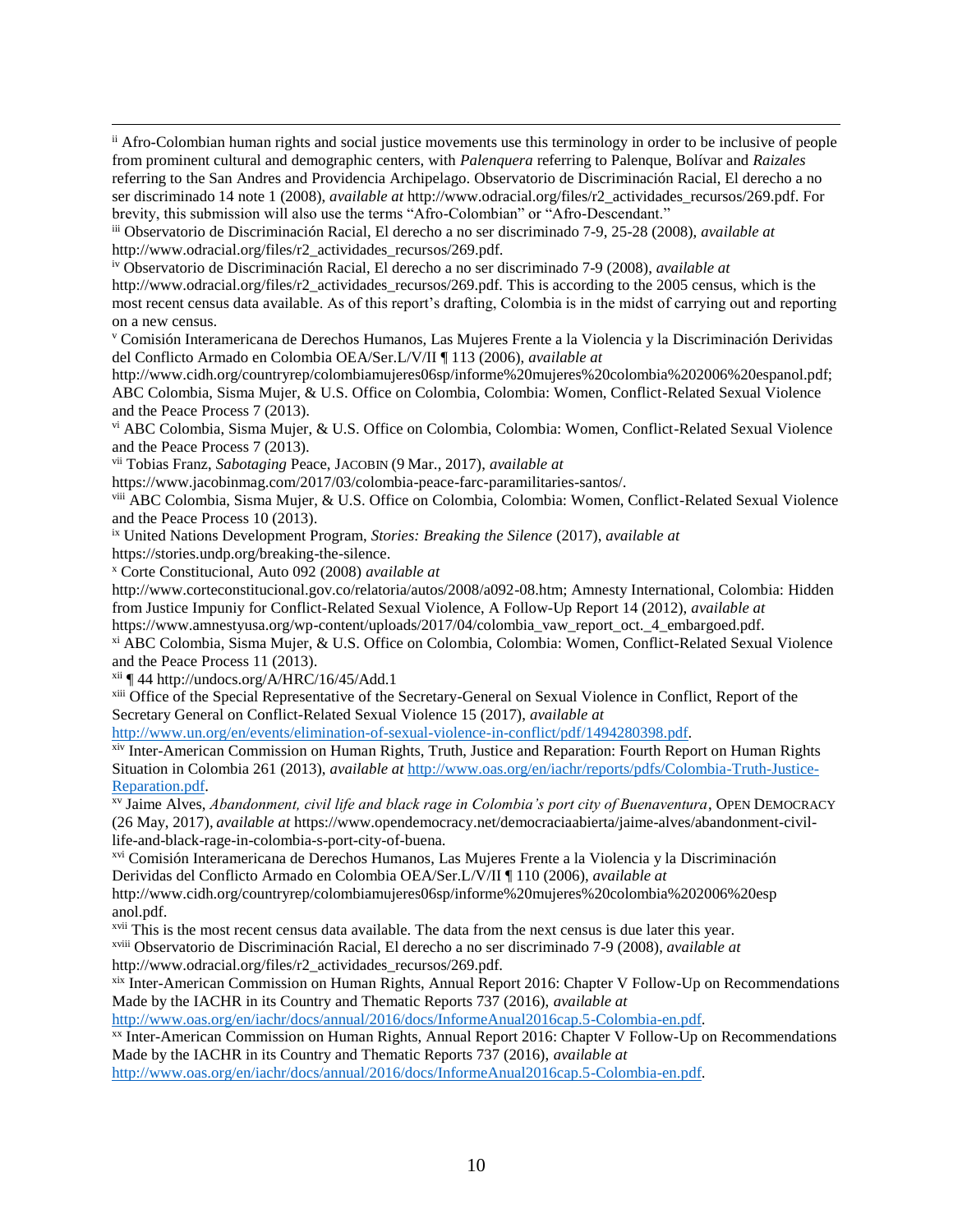xxi Inter-American Commission on Human Rights, Annual Report 2016: Chapter V Follow-Up on Recommendations Made by the IACHR in its Country and Thematic Reports 737 (2016), *available at*

[http://www.oas.org/en/iachr/docs/annual/2016/docs/InformeAnual2016cap.5-Colombia-en.pdf.](http://www.oas.org/en/iachr/docs/annual/2016/docs/InformeAnual2016cap.5-Colombia-en.pdf)

xxii Inter-American Commission on Human Rights, Annual Report 2016: Chapter V Follow-Up on Recommendations Made by the IACHR in its Country and Thematic Reports 737 (2016), *available at* [http://www.oas.org/en/iachr/docs/annual/2016/docs/InformeAnual2016cap.5-Colombia-en.pdf.](http://www.oas.org/en/iachr/docs/annual/2016/docs/InformeAnual2016cap.5-Colombia-en.pdf)

xxiii Liga Internacional de Mujeres por la Paz y la Libertad (LIMPAL), Informe de Mesa 2014 – Violencia Sociopolitica Contra Mujeres, Jovenes y Ninas de Colombia, 10-11 (2014), *available at*  http://www.limpalcolombia.org/publicaciones/7-informemesa2014.pdf.

xxiv Inter-American Commission on Human Rights, Annual Report 2016: Chapter V Follow-Up on Recommendations Made by the IACHR in its Country and Thematic Reports 737-738 (2016), *available at* [http://www.oas.org/en/iachr/docs/annual/2016/docs/InformeAnual2016cap.5-Colombia-en.pdf.](http://www.oas.org/en/iachr/docs/annual/2016/docs/InformeAnual2016cap.5-Colombia-en.pdf)

xxv Liga Internacional de Mujeres por la Paz y la Libertad (LIMPAL), Informe de Mesa 2014 – Violencia Sociopolitica Contra Mujeres, Jovenes y Ninas de Colombia, 57 (2014), *available at*  http://www.limpalcolombia.org/publicaciones/7-informemesa2014.pdf.

xxvi Inter-American Commission on Human Rights, Annual Report 2016: Chapter V Follow-Up on Recommendations Made by the IACHR in its Country and Thematic Reports 727 (2016), *available at* [http://www.oas.org/en/iachr/docs/annual/2016/docs/InformeAnual2016cap.5-Colombia-en.pdf.](http://www.oas.org/en/iachr/docs/annual/2016/docs/InformeAnual2016cap.5-Colombia-en.pdf)

xxvii Adam Isacson and Gimena Sánchez-Garzoli, *Colombia's New Transitional Justice Law Violates the Spirit of the Peace Accords,* Washington Office on Latin America (22 Mar., 2017), *available at*

https://www.wola.org/analysis/colombias-new-transitional-justice-law-violates-spirit-peace-accords/ xxviii Center for Latin American Studies, Political Database of the Americas: Republic of Colombia Electoral System, *available at* http://pdba.georgetown.edu/ElecSys/Colombia/colombia.html

xxix Maren Soendergaard, *How political exclusion affects Colombia's afro-descendant minority,* Colombia Reports (6 Mar., 2014), *available at* https://colombiareports.com/afro-colombian-political-exclusion-effects-socialindicators/

xxx Conferencia Nacional de Organizaciones Afrocolombianas, Pronunciamiento Mujeres de la Comision Etnica para la Paz y la Defensa de los Derechos Territoriales en Minga Nacional, (7 June, 2016), *available at* 

https://convergenciacnoa.org/pronunciamiento-mujeres-de-la-comision-etnica-para-la-paz-y-la-defensa-de-losderechos-territoriales-en-minga-nacional/

xxxi Peace Accord § 6.2

 $\overline{a}$ 

xxxii Gimena Sánchez-Garzoli, *Colombia's Peace Implementation Will Only Succeed with an Ethnic Perspective,* Washington Office on Latin America (18 Aug., 2017) *available at* https://www.wola.org/analysis/colombias-peaceimplementation-will-succeed-ethnic-perspective/.

xxxiii Gimena Sánchez-Garzoli, *Afro-Descendants and Indigenous Defend Historic Peace Agreement*, Washington Office on Latin America (21 Oct., 2016), *available at* https://www.wola.org/analysis/afro-descendants-indigenousdefend-historic-peace-agreement/.

xxxiv Sismamujer, Primer informe de seguimiento a la participacion de las mujeres en la institucionalidad de la transicion, (1 June, 2017), *available at* http://www.sismamujer.org/wp-content/uploads/2017/06/01-06-17-Primerinforme-de-seguimiento-a-la-participaci%C3%B3n-de-las-mujeres-en-la-institucionalidad-de-latrasici%C3%B3n.pdf.

xxxv Special Body to Contribute to Guaranteeing Gender Focus in Implementation of the Final Accord (*Instancia Especial para contribuir a garantizar el enfoque de género en la implementación del Acuerdo Final*) [hereinafter "Special Body on Gender"]

xxxvi Interview National Coordinator of Advocacy and Outreach for the Black Communities' Process (Proceso de Comunidades Negras- PCN), Cali, Colombia, June, 2017 (on file with authors).

xxxvii Tobias Franz, *Sabotaging* Peace, Jacobin (9 Mar., 2017), *available at*

https://www.jacobinmag.com/2017/03/colombia-peace-farc-paramilitaries-santos/.

xxxviii *Concern About the Murder of Human Rights Defenders in Colombia*, PBI Colombia (9 May, 2017), *available at* https://pbicolombia.org/2017/05/09/6519/#\_ednref6.

xxxix Gimena Sánchez-Garzoli, *Colombia's Peace Implementation Will Only Succeed with an Ethnic Perspective,* Washington Office on Latin America (18 Aug., 2017) *available at* https://www.wola.org/analysis/colombias-peaceimplementation-will-succeed-ethnic-perspective/.